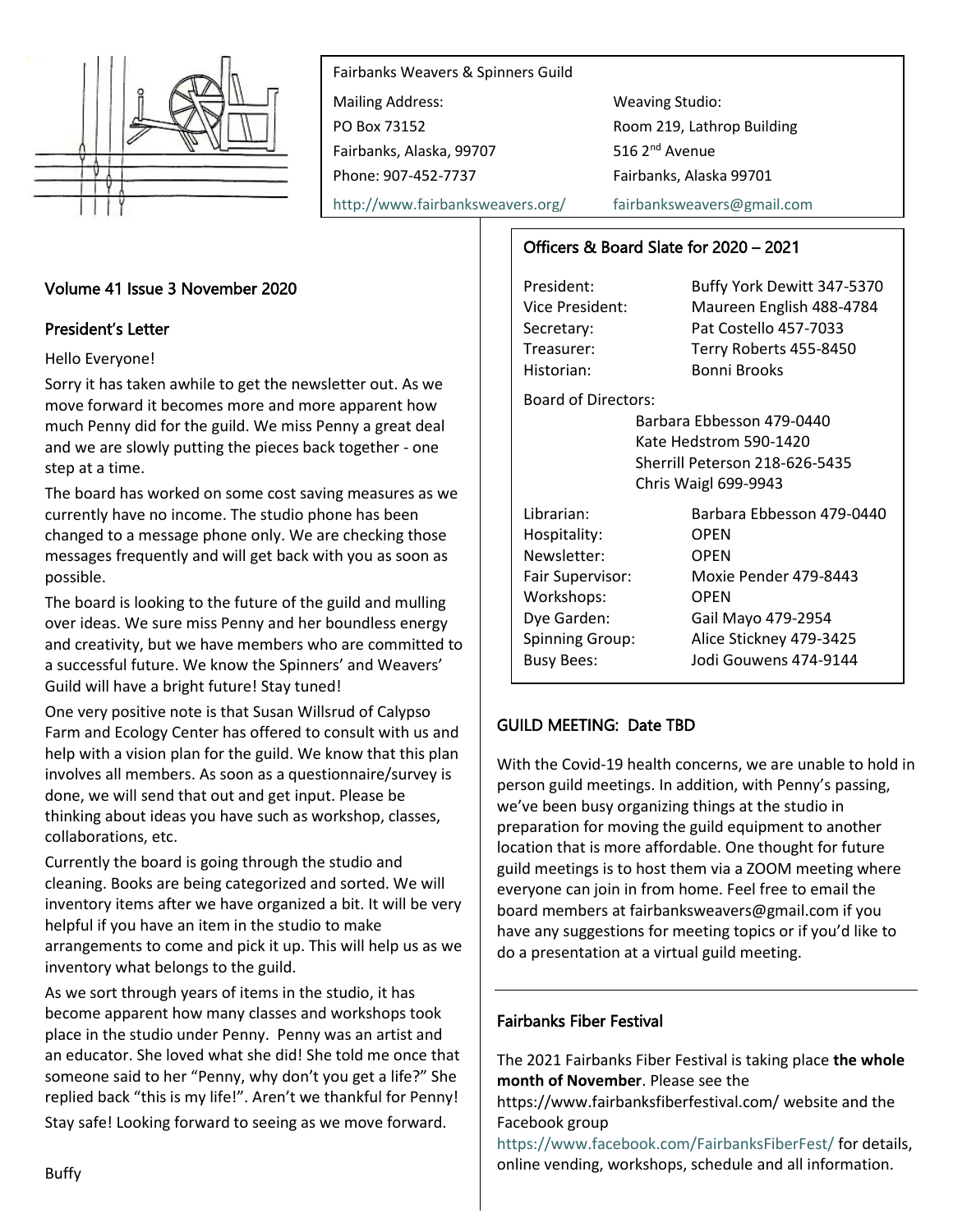

Patsy Zawistoski – Downy Fibers: Dealing with Downright Daunting, Expensive, Undercoat Fibers Saturday, November 14, 2020, 10am-12:30pm and Sunday, November 15, 2020, 10am-12:30pm

#### From Patsy's website:

*"Take control of your daunting precious fibers. Buffalo, cashmere and cashgora from goats, angora bunny, yak and camel down are downright daring after you paid the price*

*They can be spun with relative ease after learning how to properly tune-up your wheel, improve your preparation techniques and execute correct drafting styles. Learn which expensive fibers you like best. Add tussah silk for the final luxurious note."*

### The Guild Bookshelf by Bonni Brooks

*"Fill your house with stacks of books, in all the crannies and all the nooks."*

~Dr. Seuss

Hello fellow spinners and weavers! In our efforts to clean and organize the studio, I've taken on the task of going through our guild library. The most challenging part of the task is finding enough discipline not to flip through every single volume – our library is literally full of treasures! As I found myself for the umpteenth time browsing through a volume on natural dyeing or a gorgeously illustrated book on tapestry or twill, I realized that this is a perfect opportunity to share with my fellow guild members.

Let me start by saying that you can borrow books and magazines from the library now, even while access to the studio is limited due to the pandemic. Want a pile of old *Handwoven* or *Shuttle, Spindle and Dyepot* for inspiration? We can do that! A book of drafts or a particular technique? Absolutely! Do you have a particular title in mind, a favorite you want to revisit? Easy-peasy! To borrow books, just reach out to me at [bonontherun@gmail.com](mailto:bonontherun@gmail.com) and we will arrange for a safe social distanced pick up of the materials you request.

For this volume of the newsletter, I'd like to feature a favorite of mine, Women's Work: Textile Art from the Bauhaus by Sigrid Wortmann Weltge. Many of us are familiar with the influence of The Bauhaus on modern design and as weavers and textile enthusiasts, we may be familiar with Anni Albers and her deep and lasting influence blurring the lines between traditional craft and art. We do, by the way, have copies of both On Weaving and On Designing by Anni Albers available for loan.

Women's Work is a wonderful jumping off place for understanding the influence of the Bauhaus weaving workshop. The book starts with a brief and helpful background of The Bauhaus. It deals with the gender issue in weaving, covers the unexpected rising popularity and influence of the textile studio, talks about the profound influence of Bauhaus on the growing commercial textile industry and looks at individual artists and the legacy of Bauhaus in the United States. This wonderful book reads more easily than you might expect. Each chapter covers a different topic, allowing for bedtime reading or jumping around the lovely illustrations while reading snippets here and there.

In January, I had the opportunity to visit a special exhibition at the Art Institute of Chicago on *Weaving beyond the Bauhaus.*  It was, of course, amazing – work by Anni Albers and Marli Ehrman as well as the next generation including Lenore Tawney and Claire Zeisler. Visiting that exhibition solidified my love of fiber arts and catapulted my understanding of what is possible into another dimension. It was a pivotal experience. While nothing is quite like seeing weaving in person, browsing through Women's Work is almost that powerful - a journey not just into weaving but into history, art, education and commerce during a pivotal time. If you have a copy on your shelf at home, I hope this inspires you to thumb through it. If you don't have your own copy, this is your chance to check out the Guild copy.

Happy reading and happy weaving!

## Susan Willsrud Spinning Class

Susan will be teaching a virtual spinning class! The focus is color in spinning - working with complementary colors, complement gradients and different techniques for creating color effects. It will involve creating knitted swatches using several spinning techniques and then choosing one of the techniques for creating a beautiful cowl highlighting the use of complementary colors. Register for the class here:

<https://folk.school/events/event/spinning-in-color-fiber-fest-online/>

Instructional video and materials pick-up (at the Folk School) will be available November 1<sup>st</sup>. (Out of town - materials can be sent to you ahead of time).

1st Zoom Meeting - November 8th 4-5pm: Meet one another, share samples, questions and talk about the cowl project 2nd Zoom Meeting - share projects with one another Cost of the class:

Materials: \$50 - hand dyed wool roving in four different colors - enough for three large sample swatches as well as a finished cowl

Cost for Class: \$30 - included video, zoom sessions and any email or phone consultations needed.

Let me know if you have any questions or if you need to rent a wheel!

I hope you'll want to join!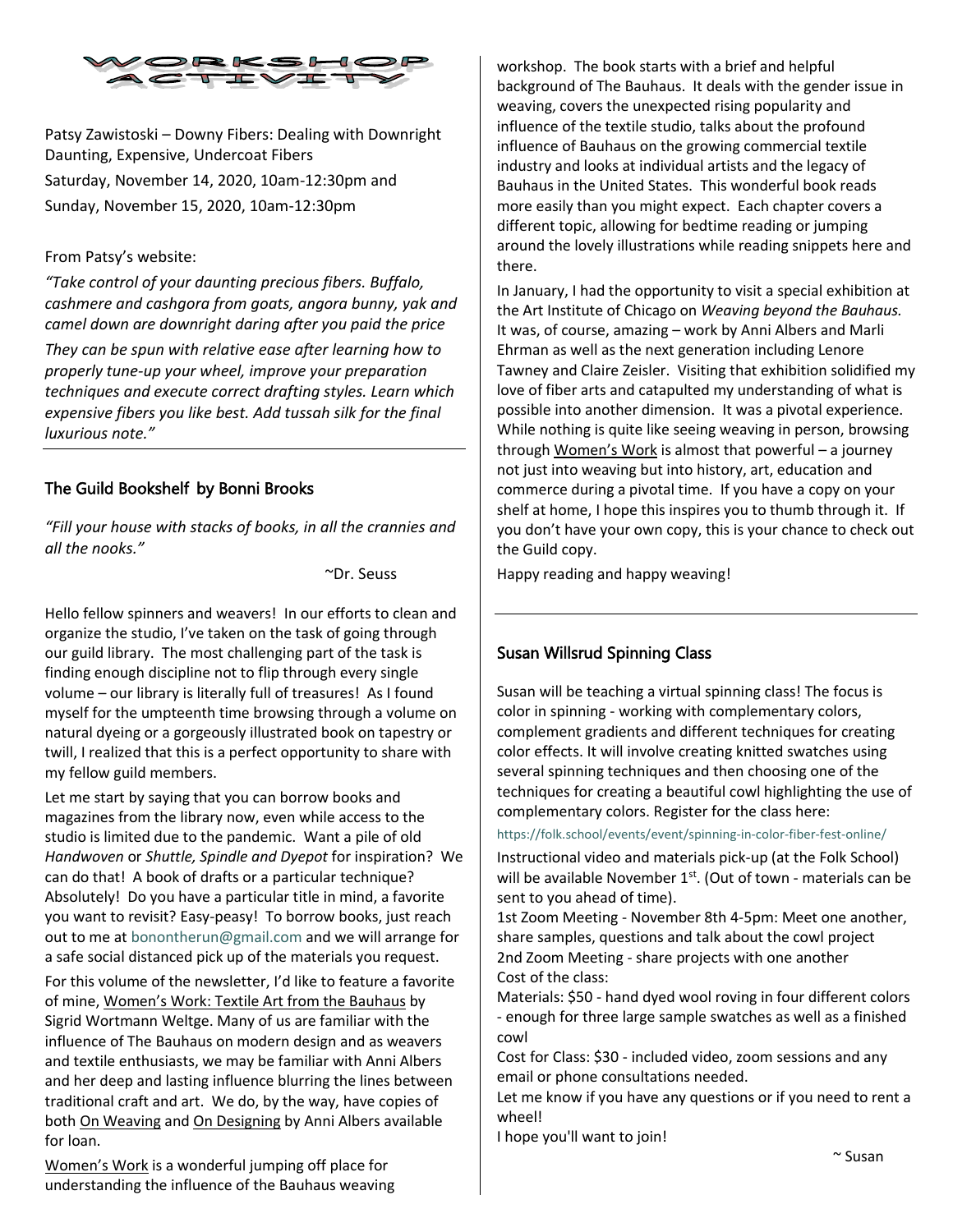

# Swatch of the month: October Mystery Swatch

Here is this month's Mystery Swatch. It was found in one of the rooms at the Weaving Studio and was probably collected by Penny. Can you identify the structure and pattern name? Let's jog our brains and have some fun.

Send your comments to [slpeterson2@alaska.edu](mailto:slpeterson2@alaska.edu) and we'll print them in the next newsletter.



# Penny Wakefield

**February 7, 1940**

**— August 16, 2020**

Dannetta "Penny" Wakefield died peacefully at home on Aug. 16 from ovarian cancer. She was born Feb. 7, 1940, in Lemmon, South Dakota, to Berlyn and

Agnes (Frisvold) Wakefield. She graduated in 1958 from Faulkton High School in Faulkton, South Dakota and in 1962 from South Dakota State College. She attained a degree in physical therapy at the University of Iowa in 1964. For two years, Penny worked at Younkers Rehabilitation Center in Des Moines, Iowa.

In 1966, Penny went to Yellowstone National Park to work with students from Rexburg, Idaho in melodrama theatre. She returned to Iowa to set up a physical therapy department at the local medical center in Harlan. She then worked for the Americana Rehabilitation Center setting up centers in midwestern states. She headed west to Sun Valley, Idaho to work in the skiing industry and later traveled to Santa Cruz, California, to work in a physical therapy private practice.

In 1973, she came to Alaska and met the love of her life, Kenneth Alt. She set up the physical therapy department at Fairbanks Medical and Dental Arts and also worked as a relief therapist in Fairbanks. She retired in 1987.

At the University of Alaska Fairbanks (UAF) in 1975, Penny took weaving classes and joined the Fairbanks Weavers' and Spinners' Guild as well as the Fairbanks Arts Association. She and other artisans formed the Fiber Cooperative at Alaskaland that operated from 1978 until the early 1990s. She then helped form the Interior Artisans annual gift show and sale which ran until 1998. She taught weaving at UAF for students and community hobby weavers from 2000 until the present.

In 1990, Penny was involved in creating a summer fiber art program for youth which is still in existence. This program through the Fairbanks Weavers' and Spinners' Guild influenced the lives of over 6,000 young people through the teaching of arts and crafts. She has also exhibited her fiber artwork at art venues throughout Alaska and in other parts of the country for the past 30 years.

Penny began teaching duplicate bridge in 1996 for the Farthest North Bridge Club and was an active bridge player at the Fairbanks Senior Center.

Penny was preceded in death by her parents, Berlyn and Agnes Wakefield, and sister-in-law, Sylvia Wakefield. She is survived by her husband, Kenneth T. Alt; brothers, Rod Wakefield (partner Joan), Pierre Wakefield (Kathryn) and Randy Wakefield (Janet); nephew, Daniel Wakefield (Nancy) and children, Charlie, Liam and Hallie; and niece, Angela Cerny (Craig) and children, Sylvia and Elana.

Weaving was Penny's love. She has requested that people support the arts (Fairbanks Arts Association) and enjoy outdoor Alaska

# In Memory of Penny

As I write this through tears, I'm thinking about the many times I talked to Penny about so badly wanting to learn weaving from her... while that did not happen, I am so grateful that she has been in my life the last 8 years. -Jess

Shana and I were one of the last people that Penny taught to weave. Even with the pandemic going on she never thought of herself and was always concerned about us and so excited to teach. I feel so lucky to have had this opportunity. She will be missed. - Dwayne and Shana

Thank you for passing on the message that the world has lost a passionate weaver, mentor, and friend. My daughter took classes as a child during the summer and I completed my last two general education courses at UAF by taking weaving classes. What a treasure she was. -Felicia

With a joyous smile set off by a lovely hat. She will be missed by all the Arts Community. The Marcella

Always weaving creativity and enthusiasm into the tapestry of so many lives! The same state of some and set of some and set of some state  $\sim$  -Katherine